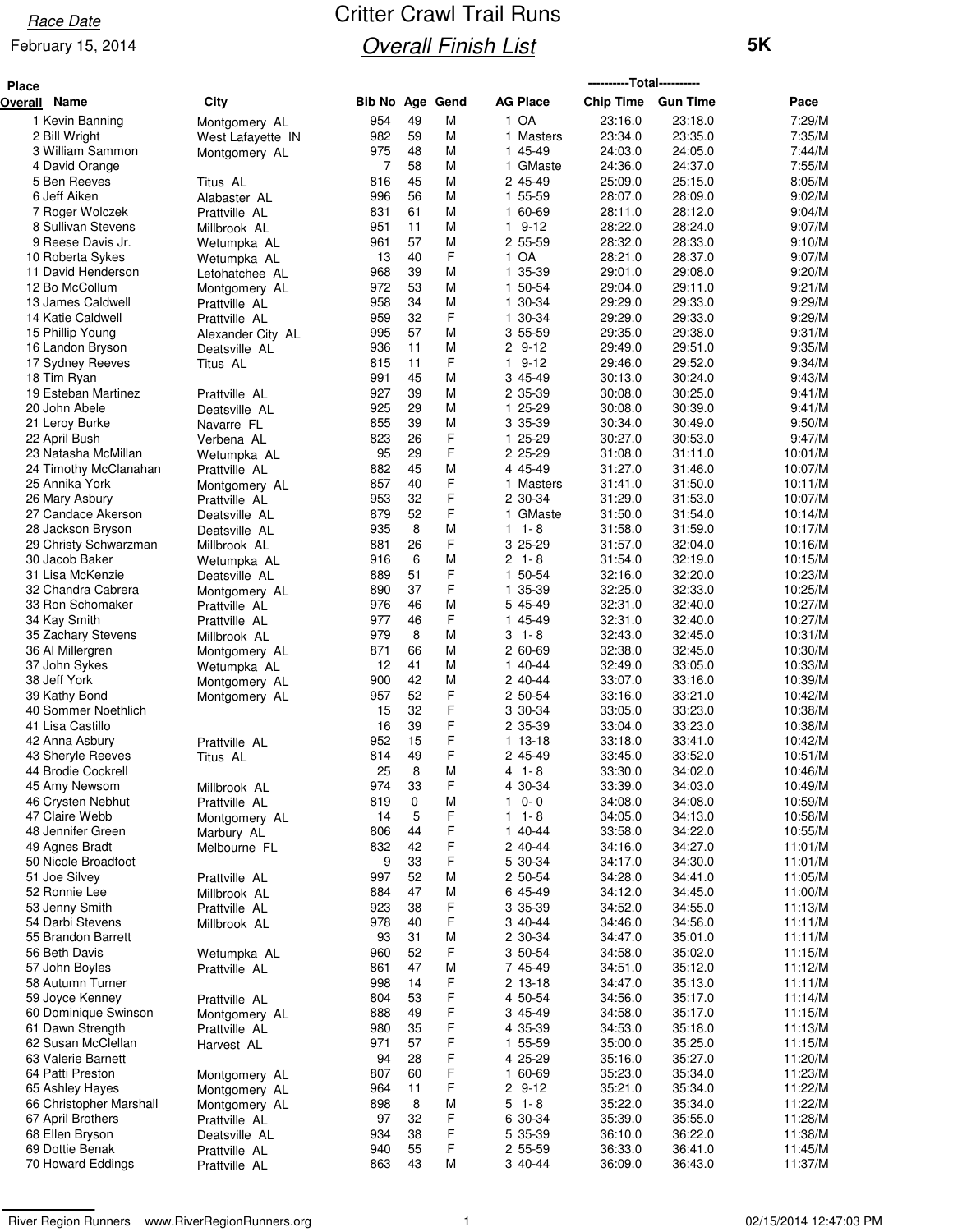### February 15, 2014

| <b>Place</b> |                                                |                                |            |            |             |                        | ----------Total---------- |                    |                    |
|--------------|------------------------------------------------|--------------------------------|------------|------------|-------------|------------------------|---------------------------|--------------------|--------------------|
| Overall      | <b>Name</b>                                    | City                           | Bib No     | <u>Age</u> | <b>Gend</b> | <b>AG Place</b>        | <b>Chip Time</b>          | <b>Gun Time</b>    | Pace               |
|              | 71 Karana Rice                                 | Colorado Springs CO            | 843        | 38         | F           | 6 35-39                | 36:32.0                   | 36:43.0            | 11:45/M            |
|              | 72 Leeanne Scott                               |                                | 96         | 36         | F           | 7 35-39                | 36:31.0                   | 36:47.0            | 11:45/M            |
|              | 73 Irene Tyner                                 | Montgomery AL                  | 981        | 59         | F           | 3 55-59                | 36:39.0                   | 36:49.0            | 11:47/M            |
|              | 74 Robert Edmonds                              |                                | 1          | 41         | M           | 4 40-44                | 36:54.0                   | 36:58.0            | 11:52/M            |
|              | 75 Shawn Edwards                               | Millbrook AL                   | 860        | 52         | М           | 3 50-54                | 36:30.0                   | 37:05.0            | 11:44/M            |
|              | 76 Kathy Edwards<br>77 Davis Greene            | Millbrook AL                   | 859<br>846 | 49<br>11   | F<br>M      | 4 45-49<br>3 9-12      | 36:30.0<br>36:47.0        | 37:05.0<br>37:06.0 | 11:44/M<br>11:50/M |
|              | 78 Neil Rice                                   | Prattville AL<br>Prattville AL | 947        | 60         | М           | 3 60-69                | 37:02.0                   | 37:11.0            | 11:54/M            |
|              | 79 Haley Lawrence                              | Prattville AL                  | 899        | 23         | F           | 1 19-24                | 37:09.0                   | 37:17.0            | 11:57/M            |
|              | 80 Cristy Stockman                             | Prattville AL                  | 913        | 38         | F           | 8 35-39                | 37:14.0                   | 37:22.0            | 11:58/M            |
|              | 81 Marguerite Gallegos                         | Star City IN                   | 835        | 47         | F           | 5 45-49                | 37:10.0                   | 37:22.0            | 11:57/M            |
|              | 82 Rayanna Davis                               |                                | 5          | 19         | F           | 2 19-24                | 37:29.0                   | 37:33.0            | 12:03/M            |
|              | 83 Carolyn Irwin                               | Prattville AL                  | 801        | 64         | F           | 2 60-69                | 37:21.0                   | 37:41.0            | 12:01/M            |
|              | 84 Catilyn Burkardt                            | Prattville AL                  | 902        | 28         | F           | 5 25-29                | 37:41.0                   | 38:04.0            | 12:07/M            |
|              | 85 Mike Novak                                  | Prattville AL                  | 824        | 74         | М           | 1 70-99                | 38:07.0                   | 38:08.0            | 12:15/M            |
|              | 86 Ken Lantz                                   | Millbrook AL                   | 869<br>870 | 47<br>8    | М<br>F      | 8 45-49<br>$21 - 8$    | 38:02.0<br>38:02.0        | 38:17.0<br>38:17.0 | 12:14/M<br>12:14/M |
|              | 87 Natalie Lantz<br>88 Jeff Schlesinger        | Millbrook AL                   | 3          | 50         | M           | 4 50-54                | 38:25.0                   | 38:30.0            | 12:21/M            |
|              | 89 Carrie Baker                                | Wetumpka AL                    | 917        | 34         | F           | 7 30-34                | 38:20.0                   | 38:46.0            | 12:20/M            |
|              | 90 Martin Arant                                | Wetumpka AL                    | 932        | 66         | M           | 4 60-69                | 38:53.0                   | 38:59.0            | 12:30/M            |
|              | 91 Kim Dokas                                   | Prattville AL                  | 849        | 47         | F           | 6 45-49                | 38:51.0                   | 38:59.0            | 12:30/M            |
|              | 92 Wendy Irwin                                 | Millbrook AL                   | 802        | 34         | F           | 8 30-34                | 38:43.0                   | 39:02.0            | 12:27/M            |
|              | 93 John Carlson                                | Montgomery AL                  | 985        | 35         | M           | 4 35-39                | 39:14.0                   | 39:17.0            | 12:37/M            |
|              | 94 Salena Betarar                              |                                | 22         | 28         | F           | 6 25-29                | 38:57.0                   | 39:23.0            | 12:31/M            |
|              | 95 Constance Westover                          | Prattville AL                  | 821        | 46         | F           | 7 45-49                | 39:19.0                   | 39:29.0            | 12:39/M            |
|              | 96 Rodney Westover<br>97 Amanda Abele          | Prattville AL                  | 822<br>926 | 45<br>34   | М<br>F      | 9 45-49<br>9 30-34     | 39:20.0                   | 39:31.0<br>39:36.0 | 12:39/M<br>12:33/M |
|              | 98 Diana Grant                                 | Deatsville AL<br>Niceville FL  | 826        | 61         | F           | 3 60-69                | 39:03.0<br>39:35.0        | 39:46.0            | 12:44/M            |
|              | 99 Emily-Frances Marshall                      | Montgomery AL                  | 897        | 12         | F           | $39-12$                | 39:48.0                   | 40:01.0            | 12:48/M            |
|              | 100 Lauren Bonikowski                          | Montgomery AL                  | 839        | 9          | F           | 4 9-12                 | 39:51.0                   | 40:04.0            | 12:49/M            |
|              | 101 Bruce Kenney                               | Prattville AL                  | 805        | 53         | M           | 5 50-54                | 39:46.0                   | 40:08.0            | 12:47/M            |
|              | 102 Elena Atchison                             |                                | 20         | 34         | F           | 10 30-34               | 39:45.0                   | 40:11.0            | 12:47/M            |
|              | 103 Sheila Groves                              |                                | 989        | 37         | F           | 9 35-39                | 39:43.0                   | 40:11.0            | 12:46/M            |
|              | 104 Melissa Gunnells                           |                                | 87         | 39         | F           | 10 35-39               | 40:23.0                   | 40:31.0            | 12:59/M            |
|              | 105 Katie Steinwinder                          | Montgomery AL                  | 931        | 41         | F           | 4 40-44                | 40:05.0                   | 40:31.0            | 12:53/M            |
|              | 106 Karen Boyles<br>107 Frances Lee            | Prattville AL                  | 862<br>883 | 45<br>46   | F<br>F      | 8 45-49<br>9 45-49     | 40:17.0<br>40:15.0        | 40:38.0<br>40:47.0 | 12:57/M<br>12:57/M |
|              | 108 Nancy Kirby                                | Millbrook AL<br>Prattville AL  | 864        | 43         | F           | 5 40-44                | 40:21.0                   | 40:57.0            | 12:58/M            |
|              | 109 Luci Davis                                 |                                | 988        | 43         | F           | 6 40-44                | 40:46.0                   | 41:14.0            | 13:06/M            |
|              | 110 Marie Powell                               |                                | 90         | 46         | F           | 10 45-49               | 41:40.0                   | 42:01.0            | 13:24/M            |
|              | 111 Kimberley Hayes                            | Prattville AL                  | 820        | 22         | F           | 3 19-24                | 42:05.0                   | 42:08.0            | 13:32/M            |
|              | 112 Rayne Breed                                | Prattville AL                  | 844        | 6          | F           | $3 - 1 - 8$            | 42:10.0                   | 42:10.0            | 13:34/M            |
|              | 113 Pat Eyan                                   |                                | 99         | 57         | M           | 4 55-59                | 41:50.0                   | 42:11.0            | 13:27/M            |
|              | 114 Susan Ryan                                 |                                | 100        | 47         | F           | 11 45-49               | 41:51.0                   | 42:11.0            | 13:27/M            |
|              | 115 Deborah Moulton<br>116 Amber Uttken        | Prattville AL                  | 914<br>91  | 58<br>24   | F<br>F      | 4 55-59<br>4 19-24     | 42:05.0<br>41:49.0        | 42:12.0<br>42:16.0 | 13:32/M<br>13:27/M |
|              | 117 Paul Hayes                                 | Montgomery AL                  | 965        | 51         | М           | 6 50-54                | 41:58.0                   | 42:16.0            | 13:30/M            |
|              | 118 Carllene Johns                             | Wetumpka AL                    | 872        | 57         | F           | 5 55-59                | 42:10.0                   | 42:29.0            | 13:34/M            |
|              | 119 Amber Lee                                  | Millbrook AL                   | 886        | 20         | F           | 5 19-24                | 42:00.0                   | 42:32.0            | 13:30/M            |
|              | 120 Doug Pierce                                |                                | 11         | 40         | М           | 5 40-44                | 42:59.0                   | 43:12.0            | 13:49/M            |
|              | 121 Hannah Pierce                              |                                | 10         | 7          | F           | $4 1 - 8$              | 42:59.0                   | 43:12.0            | 13:49/M            |
|              | 122 Tori Infinger                              | Montgomery AL                  | 922        | 29         | F           | 7 25-29                | 44:05.0                   | 44:28.0            | 14:10/M            |
|              | 123 Frances Gulley                             | Montgomery AL                  | 963        | 33         | F           | 11 30-34               | 44:58.0                   | 45:20.0            | 14:28/M            |
|              | 124 Nancy Hartley                              | Greenville AL                  | 841        | 47         | F           | 12 45-49               | 45:04.0                   | 45:38.0            | 14:29/M            |
|              | 125 Mary Helen Whitehead<br>126 Victoria Moore |                                | 993        | 14         | F           | $313-18$               | 45:42.0                   | 45:50.0            | 14:42/M            |
|              | 127 Theadora Haynes                            |                                | 992<br>21  | 14<br>51   | F<br>F      | 4 13-18<br>5 50-54     | 45:42.0<br>45:32.0        | 45:50.0<br>45:57.0 | 14:42/M<br>14:38/M |
|              | 128 Wayne Irwin                                | Prattville AL                  | 803        | 63         | M           | 5 60-69                | 46:38.0                   | 47:01.0            | 15:00/M            |
|              | 129 Cody Leace                                 |                                | 4          | 19         | М           | 1 19-24                | 46:53.0                   | 47:05.0            | 15:05/M            |
|              | 130 Tj Ericson                                 |                                | 89         | 40         | F           | 7 40-44                | 47:33.0                   | 47:51.0            | 15:17/M            |
|              | 131 Libby Weaver                               |                                | 994        | 56         | F           | 6 55-59                | 48:52.0                   | 49:02.0            | 15:43/M            |
|              | 132 Zachary Lee                                | Millbrook AL                   | 885        | 23         | M           | 2 19-24                | 49:27.0                   | 50:00.0            | 15:54/M            |
|              | 133 Susan Campbell                             |                                | 18         | 49         | F           | 13 45-49               | 49:53.0                   | 50:03.0            | 16:02/M            |
|              | 134 Chris Reed                                 |                                | 17         | 43         | F           | 8 40-44                | 49:53.0                   | 50:03.0            | 16:02/M            |
|              | 135 Jill Farris                                | Deatsville AL                  | 912        | 59         | F           | 7 55-59                | 50:14.0                   | 50:29.0            | 16:09/M            |
|              | 136 Elizabeth Greene<br>137 Shelby Greene      | Prattville AL                  | 847<br>848 | 41<br>8    | F<br>F      | 9 40-44<br>$5 - 1 - 8$ | 50:33.0<br>50:33.0        | 50:54.0<br>50:54.0 | 16:15/M<br>16:15/M |
|              | 138 Leslie Ward                                | Prattville AL<br>Rockford AL   | 808        | 42         | F           | 10 40-44               | 52:02.0                   | 52:29.0            | 16:44/M            |
|              | 139 Bonnie Levchik                             | Prattville AL                  | 845        | 56         | F           | 8 55-59                | 52:47.0                   | 52:55.0            | 16:58/M            |
|              | 140 Noele Mathis                               | Montgomery AL                  | 970        | 23         | F           | 6 19-24                | 53:11.0                   | 53:47.0            | 17:06/M            |
|              |                                                |                                |            |            |             |                        |                           |                    |                    |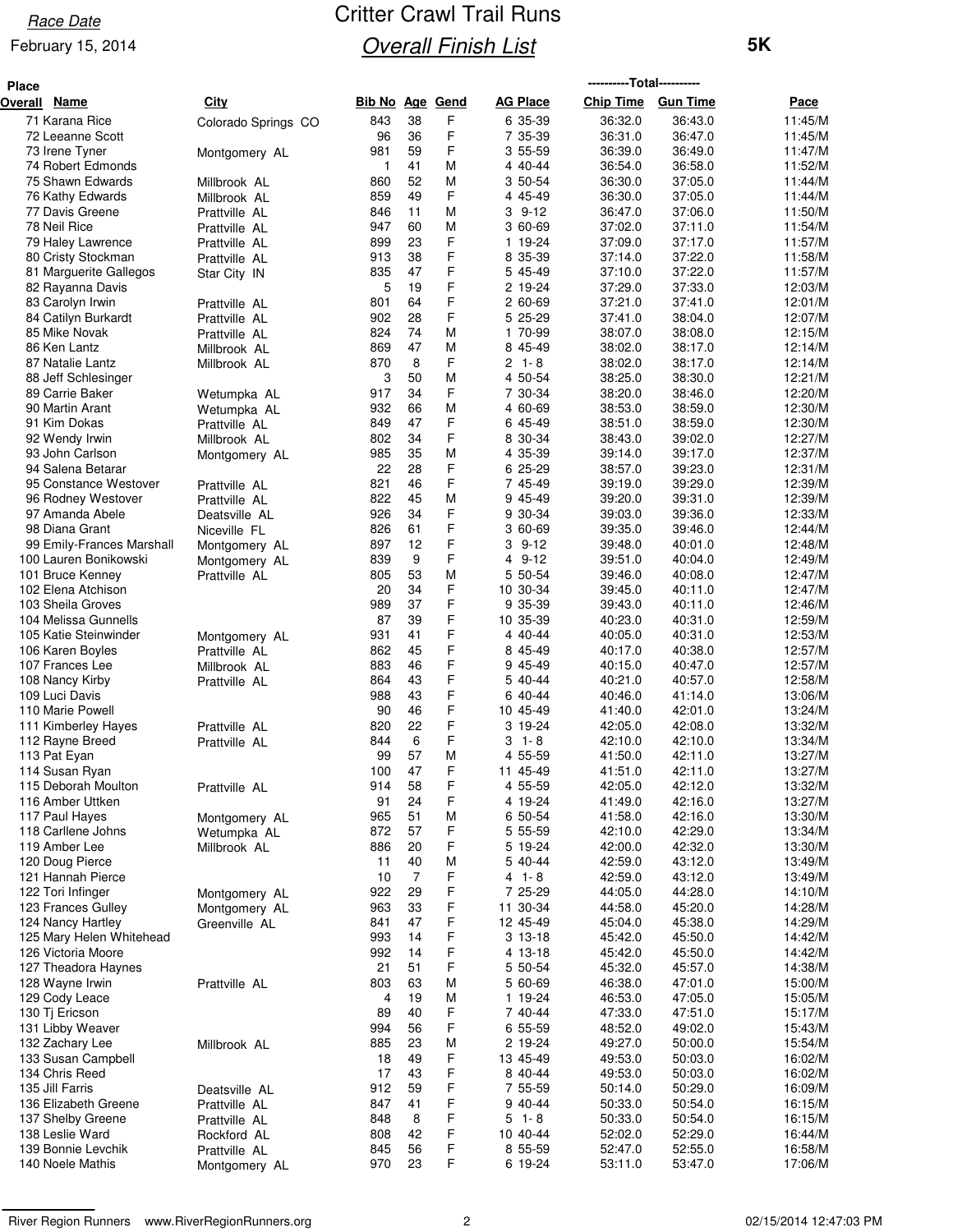### February 15, 2014

| Place          |                        |               |                        |          |   |                 | -----------Total----------- |                 |             |
|----------------|------------------------|---------------|------------------------|----------|---|-----------------|-----------------------------|-----------------|-------------|
| <b>Overall</b> | Name                   | City          | <b>Bib No Age Gend</b> |          |   | <b>AG Place</b> | <b>Chip Time</b>            | <b>Gun Time</b> | <u>Pace</u> |
|                | 141 Jennifer Mathis    | Montgomery AL | 969                    | 51       | F | 6 50-54         | 53:11.0                     | 53:47.0         | 17:06/M     |
|                | 142 Kathleen Smith     |               | 26                     | 55       | F | 9 55-59         | 53:07.0                     | 54:17.0         | 17:05/M     |
|                | 143 Amy Marshall       | Montgomery AL | 896                    | 39       | F | 35-39<br>11     | 54:36.0                     | 54:54.0         | 17:33/M     |
|                | 144 Tammy Hayes        | Montgomery AL | 967                    | 46       | F | 14 45-49        | 54:36.0                     | 54:54.0         | 17:33/M     |
|                | 145 Aubrey Seyrow      |               | 24                     | 37       | M | 5 35-39         | 54:31.0                     | 55:10.0         | 17:32/M     |
|                | 146 Nikki Gurski       | Prattville AL | 865                    | 21       | F | 7 19-24         | 54:47.0                     | 55:22.0         | 17:37/M     |
|                | 147 Haley Morris       | Millbrook AL  | 911                    | 21       | F | 8 19-24         | 54:51.0                     | 55:23.0         | 17:38/M     |
|                | 148 Kristine Gordy     | Prattville AL | 962                    | 44       | F | 11 40-44        | 55:02.0                     | 55:31.0         | 17:42/M     |
|                | 149 Wanda Seamon       | Prattville AL | 904                    | 43       | F | 12 40-44        | 55:03.0                     | 55:32.0         | 17:42/M     |
|                | 150 Amanda Kelley      | Opelika AL    | 8                      | 36       | F | 12 35-39        | 55:57.0                     | 56:20.0         | 17:59/M     |
|                | 151 Emma Blackmon      | Montgomery AL | 920                    | 39       | F | 13 35-39        | 55:57.0                     | 56:20.0         | 17:59/M     |
|                | 152 Terri Spencer      | Greenville AL | 905                    | 34       | F | 12 30-34        | 55:59.0                     | 56:27.0         | 18:00/M     |
|                | 153 Nicole Lee         | Millbrook AL  | 901                    | 32       | F | 13 30-34        | 55:59.0                     | 56:28.0         | 18:00/M     |
|                | 154 Anna Bebawy        | Prattville AL | 955                    | 10       | F | 5<br>$9 - 12$   | 56:21.0                     | 56:43.0         | 18:07/M     |
|                | 155 Julie Bebawy       | Prattville AL | 956                    | 40       | F | 13 40-44        | 56:23.0                     | 56:44.0         | 18:08/M     |
|                | 156 Douglas Medcalf    | Wetumpka AL   | 973                    | 62       | M | 6 60-69         | 58:06.0                     | 58:36.0         | 18:41/M     |
|                | 157 Jonathan Henry     |               | 23                     | $\Omega$ | M | $20 - 0$        | 1:00:49.0                   | 1:01:24.0       | 19:33/M     |
|                | 158 Mary Crawford      | Montgomery AL | 938                    | 59       | F | 10 55-59        | 1:01:11.0                   | 1:01:37.0       | 19:40/M     |
|                | 159 Laurel Crawford    | Montgomery AL | 937                    | 30       | F | 14 30-34        | 1:01:11.0                   | 1:01:38.0       | 19:40/M     |
|                | 160 Mary Clara Eddings | Prattville AL | 866                    | 11       | F | 6<br>$9 - 12$   | 1:01:30.0                   | 1:02:06.0       | 19:46/M     |
|                | 161 Jimmy Prince       | Prattville AL | 800                    | 69       | M | 60-69           | 1:02:04.0                   | 1:02:17.0       | 19:57/M     |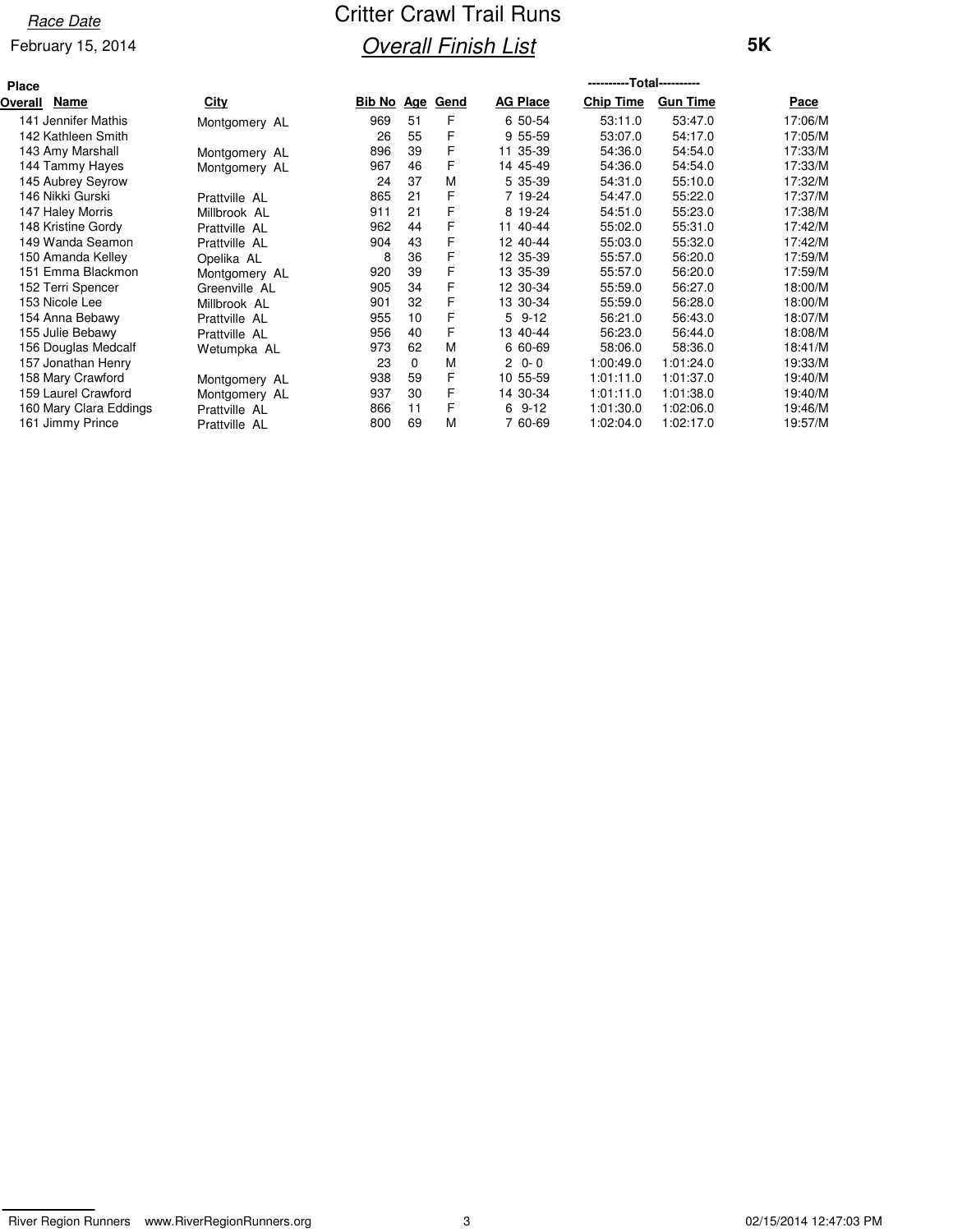### February 15, 2014

| <b>Place</b> |                                       |                 |                 |             |        |                    | ----------Total---------- |                        |                    |
|--------------|---------------------------------------|-----------------|-----------------|-------------|--------|--------------------|---------------------------|------------------------|--------------------|
| Overall Name |                                       | City            | Bib No Age Gend |             |        | <b>AG Place</b>    | <b>Chip Time</b>          | <b>Gun Time</b>        | Pace               |
|              | 1 Lucas Culpepper                     | Prattville AL   | 858             | 19          | M      | 1 OA               | 44:59.0                   | 45:00.0                | 7:14/M             |
|              | 2 Jake Smith                          | Greenville AL   | 921             | 36          | М      | 1 35-39            | 46:27.0                   | 46:30.0                | 7:28/M             |
|              | 3 Matthew Udermann                    | Fort Rucker AL  | 907             | 23          | М      | 1 19-24            | 46:38.0                   | 46:39.0                | 7:30/M             |
|              | 4 Shane Schwarzman                    | Millbrook AL    | 880             | 25          | М      | 1 25-29            | 46:46.0                   | 46:47.0                | 7:31/M             |
|              | 5 Don Alexander                       | Prattville AL   | 92              | 50          | M      | 1 Masters          | 47:13.0                   | 47:14.0                | 7:35/M             |
|              | 6 Jose Cabrera                        | Montgomery AL   | 891             | 35          | M      | 2 35-39            | 49:41.0                   | 49:44.0                | 7:59/M             |
|              | 7 John-Paul Adrian                    |                 | 86              | 29          | М      | 2 25-29            | 50:37.0                   | 50:41.0                | 8:08/M             |
|              | 8 Logan Bruce                         | Prattville AL   | 999             | 15          | М      | 1 13-18            | 54:21.0                   | 54:26.0                | 8:44/M             |
|              | 9 Hali Van Baren                      | Ogden UT        | 918             | 28          | F      | 1 OA               | 56:50.0                   | 56:55.0                | 9:08/M             |
|              | 10 Joe Weaver                         | Selma AL        | 842             | 56          | М      | 1 GMaste           | 57:30.0                   | 57:34.0                | 9:15/M             |
|              | 11 Isaiah Mann                        | Tampa FL        | 834             | 36          | М      | 3 35-39            | 58:32.0                   | 58:49.0                | 9:25/M             |
|              | 12 Richard Cables                     | Prattville AL   | 984             | 47          | M      | 1 45-49            | 59:07.0                   | 59:09.0                | 9:30/M             |
|              | 13 Meoyskie Porter                    | Montgomery AL   | 933             | 40          | M      | 1 40-44            | 59:33.0                   | 59:47.0                | 9:34/M             |
|              | 14 Jennifer Johnson                   | Wetumpka AL     | 813             | 37          | F      | 1 35-39            | 59:31.0                   | 59:47.0                | 9:34/M             |
|              | 15 Greg Hartley                       | Greenville AL   | 840             | 55          | M      | 1 55-59            | 1:00:16.0                 | 1:00:19.0              | 9:41/M             |
|              | 16 Josh Marks                         | Millbrook AL    | 811             | 22          | М      | 2 19-24            | 1:00:22.0                 | 1:00:50.0              | 9:42/M             |
|              | 17 Jerry Moore                        | Prattville AL   | 6               | 64          | M      | 1 60-69            | 1:01:31.0                 | 1:01:37.0              | 9:53/M             |
|              | 18 Summer Marks                       | Deatsville AL   | 818             | 22          | F      | 1 19-24            | 1:01:08.0                 | 1:01:38.0              | 9:50/M             |
|              | 19 Daniel Driver                      | Millbrook AL    | 812             | 22          | M      | 3 19-24            | 1:01:12.0                 | 1:01:41.0              | 9:50/M             |
|              | 20 Scott Bradley<br>21 Colby Askins   | Prattville AL   | 906             | 47<br>15    | М<br>М | 2 45-49            | 1:01:43.0<br>1:02:01.0    | 1:01:52.0<br>1:02:08.0 | 9:55/M<br>9:58/M   |
|              | 22 Crispin Shea                       | Prattville AL   | 88<br>850       | 38          | M      | 2 13-18<br>4 35-39 | 1:02:39.0                 | 1:03:03.0              | 10:04/M            |
|              | 23 Jeanna Powell                      | Prattville AL   | 851             | 40          | F      | 1 Masters          | 1:02:39.0                 | 1:03:04.0              | 10:04/M            |
|              | 24 Cindy Middleton                    | Prattville AL   | 852             | 56          | F      | 1 GMaste           | 1:02:43.0                 | 1:03:05.0              | 10:05/M            |
|              | 25 Michelle Gonzalez                  | Prattville AL   | 910             | 22          | F      | 2 19-24            | 1:03:07.0                 | 1:03:33.0              | 10:09/M            |
|              | 26 Joe Baumann                        | Millbrook AL    | 98              | 49          | М      | 3 45-49            | 1:03:28.0                 | 1:03:34.0              | 10:12/M            |
|              | 27 Naseem Ghandovr                    |                 | 1000            | 34          | M      | 1 30-34            | 1:04:35.0                 | 1:04:40.0              | 10:23/M            |
|              | 28 Michael Richardson                 | Fayetteville NC | 986             | $\mathbf 0$ | М      | $0 - 0$<br>1       | 1:04:40.0                 | 1:04:54.0              | 10:24/M            |
|              | 29 Eric Sides                         | Hoover AL       | 868             | 41          | М      | 2 40-44            | 1:05:25.0                 | 1:05:35.0              | 10:31/M            |
|              | 30 Sherri Askins                      | Prattville AL   | 939             | 49          | F      | 1 45-49            | 1:06:03.0                 | 1:06:11.0              | 10:37/M            |
|              | 31 Jeff Cleveland                     | Pelham AL       | 945             | 32          | М      | 2 30-34            | 1:06:31.0                 | 1:07:01.0              | 10:42/M            |
|              | 32 Maria Huck                         | Prattville AL   | 946             | 49          | F      | 2 45-49            | 1:07:15.0                 | 1:07:17.0              | 10:49/M            |
|              | 33 Donna Besley                       | Wetumpka AL     | 903             | 40          | F      | 1 40-44            | 1:07:59.0                 | 1:08:03.0              | 10:56/M            |
|              | 34 Steve Ruiz                         | Millbrook AL    | 949             | 58          | M      | 2 55-59            | 1:09:22.0                 | 1:09:34.0              | 11:09/M            |
|              | 35 Reid Deason                        | Prattville AL   | 990             | 16          | M      | $313-18$           | 1:09:32.0                 | 1:09:38.0              | 11:11/M            |
|              | 36 Taylor Bruce                       | Prattville AL   | 943             | 17          | F      | $113-18$           | 1:09:32.0                 | 1:09:38.0              | 11:11/M            |
|              | 37 Timothy Brown                      | Eielson Afb AK  | 856             | 42          | M      | 3 40-44            | 1:09:57.0                 | 1:10:12.0              | 11:15/M            |
|              | 38 Amanda Senn                        | Prattville AL   | 19              | 32          | F      | 30-34<br>1         | 1:10:10.0                 | 1:10:18.0              | 11:17/M            |
|              | 39 Jason Cupps                        | Millbrook AL    | 924             | 34          | М      | 3 30-34            | 1:11:18.0                 | 1:11:38.0              | 11:28/M            |
|              | 40 Ted Hughes                         | Prattville AL   | 877             | 47          | М      | 4 45-49            | 1:12:32.0                 | 1:12:36.0              | 11:40/M            |
|              | 41 Matthew Van Baren                  | Ogden UT        | 919             | 27          | М      | 3 25-29            | 1:12:50.0                 | 1:12:55.0              | 11:43/M            |
|              | 42 Karen McPeek                       | Montgomery AL   | 876             | 57          | F      | 1 55-59            | 1:13:13.0                 | 1:13:22.0              | 11:46/M            |
|              | 43 Marli Reese                        | Prattville AL   | 887             | 22          | F      | 3 19-24            | 1:13:21.0                 | 1:13:24.0              | 11:48/M            |
|              | 44 Jonathan Munday                    | Montgomery AL   | 817             | 28          | M      | 4 25-29            | 1:15:48.0                 | 1:16:02.0              | 12:11/M            |
|              | 45 Scott Patten                       | Deatsville AL   | 873             | 49          | M      | 5 45-49            | 1:16:39.0                 | 1:16:56.0              | 12:19/M            |
|              | 46 Manjinder Suprai                   | Apo AE          | 928             | 39          | M      | 5 35-39            | 1:16:55.0                 | 1:17:10.0              | 12:22/M            |
|              | 47 Stephanie Sides                    | Hoover AL       | 867             | 35          | F      | 2 35-39            | 1:18:26.0                 | 1:18:36.0              | 12:37/M            |
|              | 48 Peter Shilland                     | Mccalla AL      | 950             | 38          | M      | 6 35-39            | 1:18:33.0                 | 1:19:05.0              | 12:38/M            |
|              | 49 Kristen Elijah                     | Montgomery AL   | 829             | 29          | F      | 1 25-29            | 1:22:01.0                 | 1:22:26.0              | 13:11/M            |
|              | 50 Jenny Wilsford                     | Montgomery AL   | 830             | 30          | F      | 2 30-34            | 1:22:53.0<br>1:24:03.0    | 1:23:18.0              | 13:20/M            |
|              | 51 Carlee Gardner                     | Millbrook AL    | 909             | 21          | F      | 4 19-24            |                           | 1:24:33.0              | 13:31/M            |
|              | 52 Amy Hulsey                         | Millbrook AL    | 908<br>809      | 45<br>37    | F<br>М | 3 45-49            | 1:24:03.0                 | 1:24:34.0              | 13:31/M            |
|              | 53 Wayne Paisley<br>54 Denise Paisley | Wetumpka AL     | 810             | 37          | F      | 7 35-39<br>3 35-39 | 1:25:06.0<br>1:25:06.0    | 1:25:21.0<br>1:25:21.0 | 13:41/M<br>13:41/M |
|              | 55 Joseph Trimble                     | Wetumpka AL     | 987             | 55          | M      | 3 55-59            | 1:26:10.0                 | 1:26:27.0              | 13:51/M            |
|              | 56 Candace Fabs                       | Montgomery AL   | 2               | 40          | F      | 2 40-44            | 1:26:26.0                 | 1:26:57.0              | 13:54/M            |
|              | 57 Jim Bruce                          | Prattville AL   | 941             | 48          | M      | 6 45-49            | 1:27:22.0                 | 1:27:48.0              | 14:03/M            |
|              | 58 Kay Cannady                        | Montgomery AL   | 944             | 59          | F      | 2 55-59            | 1:29:05.0                 | 1:29:40.0              | 14:19/M            |
|              | 59 Mary Slocum                        | Millbrook AL    | 983             | 41          | F      | 3 40-44            | 1:30:23.0                 | 1:30:56.0              | 14:32/M            |
|              | 60 April Truett                       | Montgomery AL   | 915             | 40          | F      | 4 40-44            | 1:34:26.0                 | 1:35:00.0              | 15:11/M            |
|              | 61 Patty Patten                       | Deatsville AL   | 874             | 43          | F      | 5 40-44            | 1:35:01.0                 | 1:35:20.0              | 15:17/M            |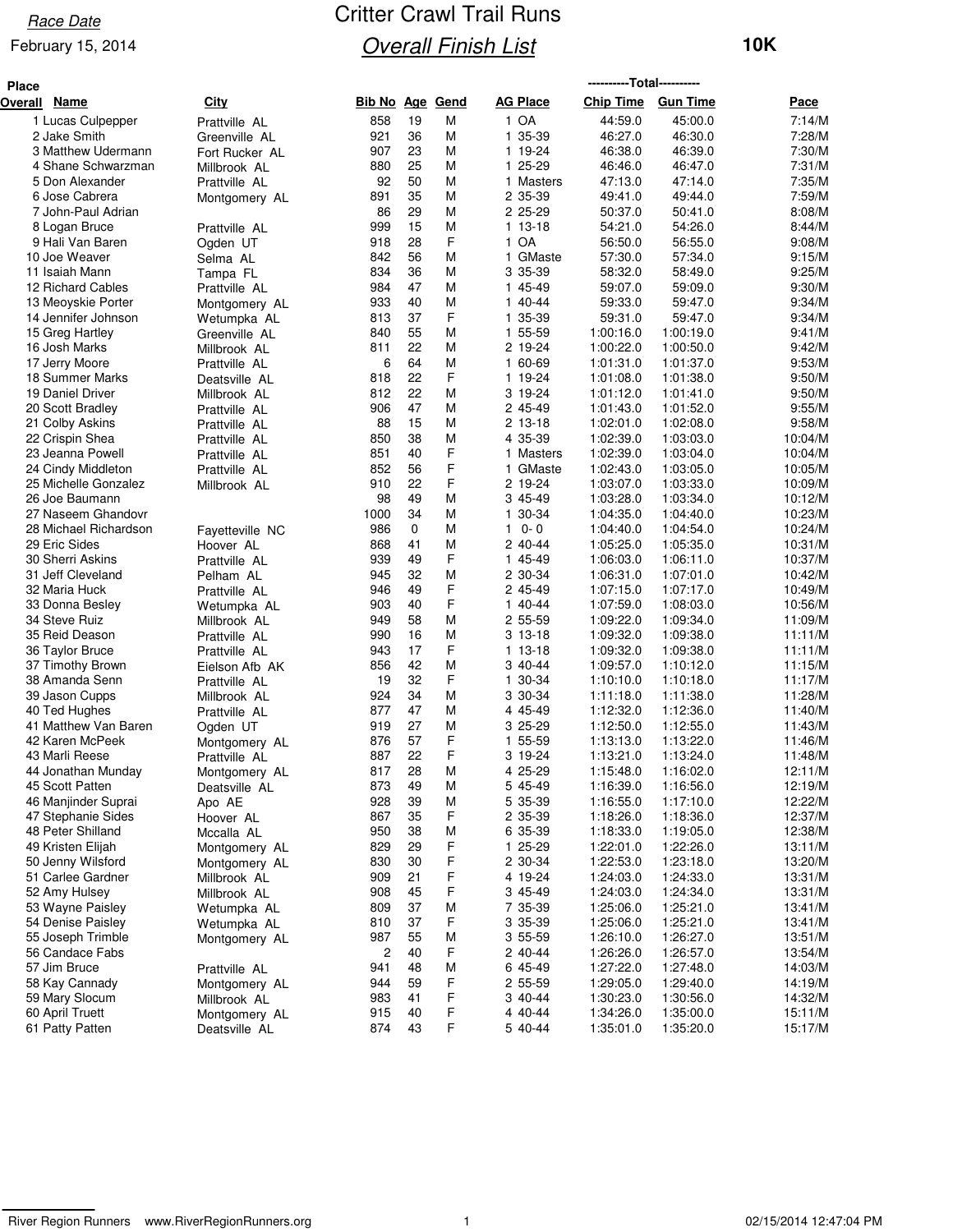February 15, 2014 **Race Date** 

Critter Crawl Trail Runs **Age Group Results** 

| <b>Male Overall Winners</b>                                |                        |                                                                                                                        |
|------------------------------------------------------------|------------------------|------------------------------------------------------------------------------------------------------------------------|
|                                                            |                        | ---------Total---------                                                                                                |
| Place Name<br>Kevin Banning<br>1                           | City<br>Montgomery     | <b>Bib No Age Overall</b><br>Chip Time Gun Time<br>Pace<br>7:29/M<br>954<br>49<br>23:16.0<br>23:18.0<br>$\mathbf{1}$   |
| <b>Female Overall Winners</b>                              |                        |                                                                                                                        |
|                                                            |                        | ---------Total---------                                                                                                |
| <b>Place</b><br><u>Name</u><br>Roberta Sykes<br>1          | City<br>Wetumpka       | <b>Bib No</b> Age Overall<br>Chip Time Gun Time<br><u>Pace</u><br>9:07/M<br>13<br>40<br>10<br>28:21.0<br>28:37.0       |
| <b>Male Masters Winners</b>                                |                        |                                                                                                                        |
|                                                            |                        | ---------Total---------                                                                                                |
| <b>Place</b><br>Name<br><b>Bill Wright</b><br>$\mathbf{1}$ | City<br>West Lafayette | <b>Bib No Age Overall</b><br>Chip Time Gun Time<br>Pace<br>7:35/M<br>982<br>59<br>$\overline{2}$<br>23:34.0<br>23:35.0 |
| <b>Female Masters Winners</b>                              |                        |                                                                                                                        |
|                                                            |                        | ---------Total---------                                                                                                |
| Place Name<br>Annika York<br>1                             | City<br>Montgomery     | <b>Bib No Age Overall</b><br>Chip Time Gun Time<br>Pace<br>857<br>31:50.0<br>10:11/M<br>40<br>25<br>31:41.0            |
| <b>Male Grand Masters Winners</b>                          |                        |                                                                                                                        |
|                                                            |                        | ---------Total---------                                                                                                |
| Place Name<br>David Orange<br>1                            | City                   | <b>Bib No Age Overall</b><br>Chip Time Gun Time<br>Pace<br>$\overline{7}$<br>58<br>7:55/M<br>24:36.0<br>24:37.0<br>4   |
| <b>Female Grand Masters Winners</b>                        |                        |                                                                                                                        |
|                                                            |                        | ---------Total---------                                                                                                |
| Place<br>Name<br>Candace Akerson<br>1                      | City<br>Deatsville     | Overall<br>Chip Time Gun Time<br>Bib No Age<br>Pace<br>52<br>31:50.0<br>31:54.0<br>10:14/M<br>879<br>27                |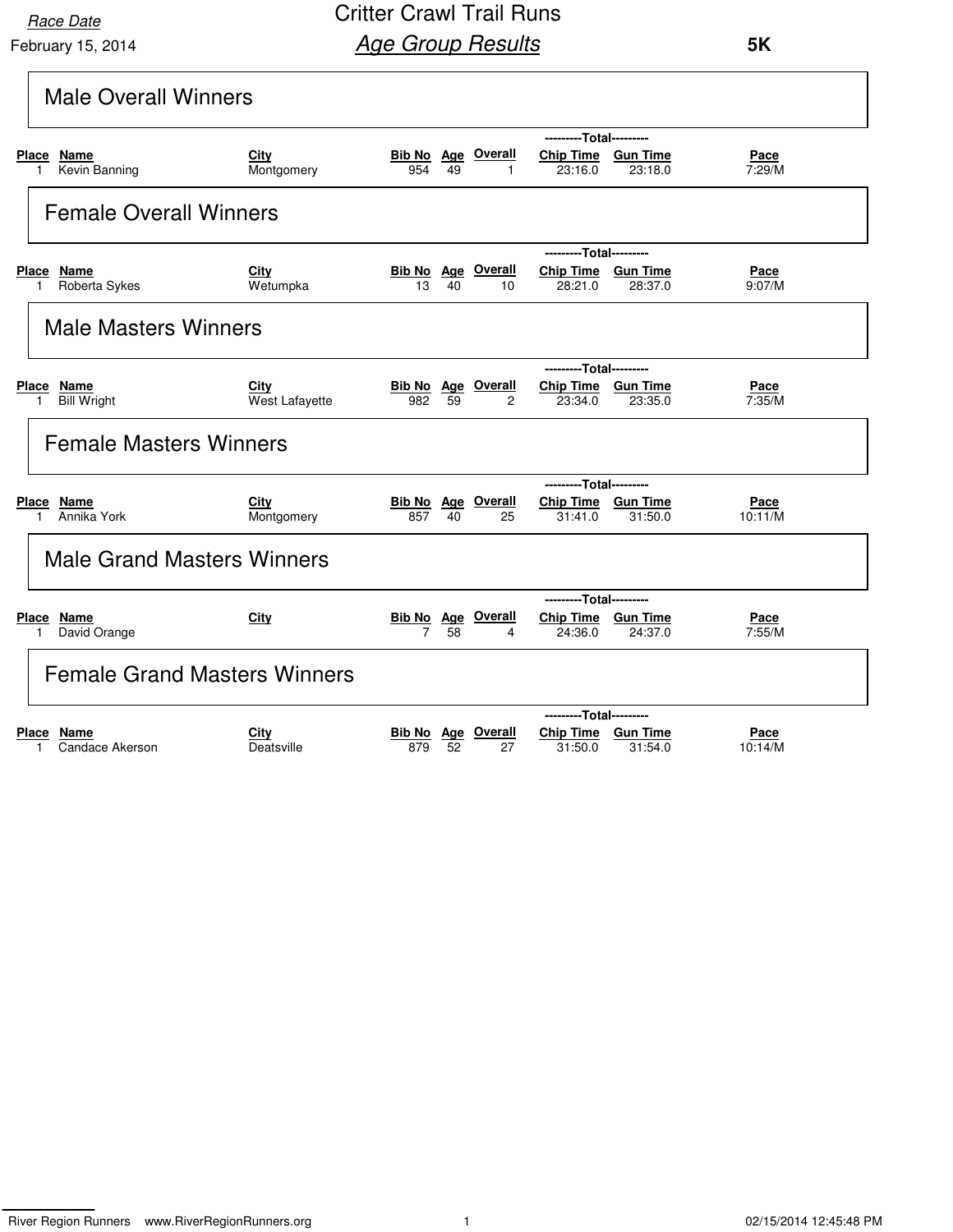**Race Date** 

February 15, 2014

### Critter Crawl Trail Runs **Age Group Results**

| Bucks 1 to 8                                                                                     |                                                      |                                                                                                                                                                                                                                                       |
|--------------------------------------------------------------------------------------------------|------------------------------------------------------|-------------------------------------------------------------------------------------------------------------------------------------------------------------------------------------------------------------------------------------------------------|
| Place Name<br>Jackson Bryson<br>2 <sup>*</sup> Jacob Baker<br>3 * Zachary Stevens                | <u>City</u><br>Deatsville<br>Wetumpka<br>Millbrook   | ---------Total---------<br>Bib No Age Overall<br>Chip Time Gun Time<br>Pace<br>935<br>31:59.0<br>10:17/M<br>8<br>31:58.0<br>28<br>916<br>6<br>31:54.0<br>32:19.0<br>10:15/M<br>30<br>979<br>8<br>35<br>32:43.0<br>32:45.0<br>10:31/M                  |
| Does 1 to 8                                                                                      |                                                      |                                                                                                                                                                                                                                                       |
| Place Name<br>Claire Webb<br>$1^*$<br>2 * Natalie Lantz<br>3 * Rayne Breed                       | <b>City</b><br>Montgomery<br>Millbrook<br>Prattville | ---------Total---------<br><b>Bib No</b> Age Overall<br>Chip Time Gun Time<br><u>Pace</u><br>14<br>5<br>47<br>34:13.0<br>10:58/M<br>34:05.0<br>8<br>870<br>87<br>38:02.0<br>38:17.0<br>12:14/M<br>844<br>6<br>112<br>42:10.0<br>42:10.0<br>13:34/M    |
| Bucks 9 to 12                                                                                    |                                                      |                                                                                                                                                                                                                                                       |
| Place Name<br>1 <sup>*</sup> Sullivan Stevens<br>2* Landon Bryson<br>3 <sup>*</sup> Davis Greene | <b>City</b><br>Millbrook<br>Deatsville<br>Prattville | ---------Total---------<br><b>Bib No Age Overall</b><br>Chip Time Gun Time<br>Pace<br>11<br>951<br>28:22.0<br>28:24.0<br>9:07/M<br>8<br>936<br>11<br>29:49.0<br>29:51.0<br>9:35/M<br>16<br>77<br>846<br>11<br>36:47.0<br>37:06.0<br>11:50/M           |
| Does 9 to 12                                                                                     |                                                      |                                                                                                                                                                                                                                                       |
| Place Name<br>$1^*$<br><b>Sydney Reeves</b><br>2 * Ashley Hayes<br>3 * Emily-Frances Marshall    | City<br>Titus<br>Montgomery<br>Montgomery            | ---------Total---------<br>Bib No Age Overall<br>Chip Time Gun Time<br>Pace<br>11<br>29:46.0<br>29:52.0<br>815<br>9:34/M<br>17<br>35:34.0<br>964<br>35:21.0<br>11:22/M<br>11<br>65<br>897<br>$12 \overline{ }$<br>99<br>39:48.0<br>40:01.0<br>12:48/M |
| Does 13 to 18                                                                                    |                                                      |                                                                                                                                                                                                                                                       |
| <b>Place Name</b><br>1 * Anna Asbury<br>2 <sup>*</sup> Autumn Turner<br>3 * Mary Helen Whitehead | <b>City</b><br>Prattville                            | ---------Total---------<br>Bib No Age Overall<br>Chip Time Gun Time<br><u>Pace</u><br>952<br>15<br>10:42/M<br>33:18.0<br>33:41.0<br>42<br>998<br>14<br>58<br>34:47.0<br>35:13.0<br>11:11/M<br>993<br>125<br>45:50.0<br>14:42/M<br>14<br>45:42.0       |
| <b>Bucks 19 to 24</b>                                                                            |                                                      |                                                                                                                                                                                                                                                       |
| Place Name<br>1 * Cody Leace<br>2 * Zachary Lee                                                  | <b>City</b><br>Millbrook                             | ---------Total---------<br>Bib No Age Overall<br>Chip Time Gun Time<br>Pace<br>4<br>19<br>129<br>46:53.0<br>47:05.0<br>15:05/M<br>23<br>885<br>132<br>50:00.0<br>15:54/M<br>49:27.0                                                                   |
| Does 19 to 24                                                                                    |                                                      |                                                                                                                                                                                                                                                       |
| Place Name<br>1 * Haley Lawrence<br>2 * Rayanna Davis<br>3 * Kimberley Hayes                     | City<br>Prattville<br>Prattville                     | ---------Total---------<br>Chip Time Gun Time<br>Bib No Age Overall<br>Pace<br>899<br>23<br>37:09.0<br>37:17.0<br>79<br>11:57/M<br>5<br>37:33.0<br>12:03/M<br>19<br>82<br>37:29.0<br>820<br>22<br>42:05.0<br>42:08.0<br>13:32/M<br>111                |
| <b>Bucks 25 to 29</b>                                                                            |                                                      |                                                                                                                                                                                                                                                       |
| Place Name<br>$1 *$ John Abele                                                                   | City<br>Deatsville                                   | --Total---------<br>Bib No Age Overall<br><b>Chip Time</b><br><b>Gun Time</b><br><u>Pace</u><br>925<br>29<br>20<br>30:08.0<br>30:39.0<br>9:41/M                                                                                                       |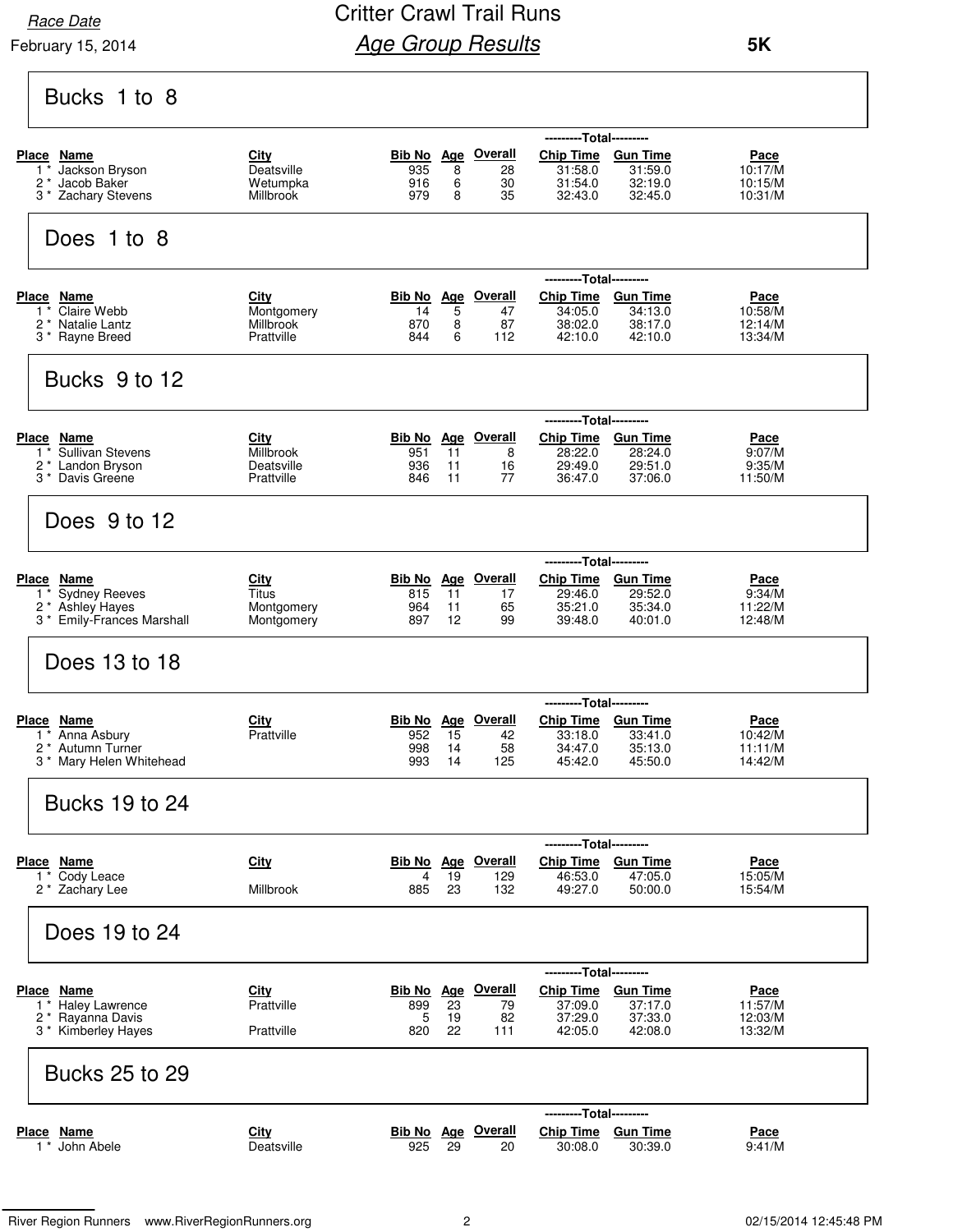**Race Date** 

February 15, 2014

### Critter Crawl Trail Runs **Age Group Results**

| Does 25 to 29                                                                                              |                                                     |                                                                                                                                                                                                                                                                     |
|------------------------------------------------------------------------------------------------------------|-----------------------------------------------------|---------------------------------------------------------------------------------------------------------------------------------------------------------------------------------------------------------------------------------------------------------------------|
| Place Name<br>1 <sup>*</sup> April Bush<br>2 <sup>*</sup> Natasha McMillan<br>3 * Christy Schwarzman       | City<br>Verbena<br>Wetumpka<br>Millbrook            | ---------Total---------<br>Age Overall<br><b>Chip Time</b><br><b>Gun Time</b><br>Bib No<br>Pace<br>26<br>30:27.0<br>30:53.0<br>9:47/M<br>823<br>22<br>95<br>23<br>29<br>31:08.0<br>31:11.0<br>10:01/M<br>26<br>29<br>31:57.0<br>881<br>32:04.0<br>10:16/M           |
| <b>Bucks 30 to 34</b>                                                                                      |                                                     |                                                                                                                                                                                                                                                                     |
| Place Name<br>James Caldwell<br>$1^*$<br>2 <sup>*</sup> Brandon Barrett                                    | City<br>Prattville                                  | ---------Total---------<br><b>Bib No</b> Age Overall<br><b>Chip Time</b><br><b>Gun Time</b><br><u>Pace</u><br>958<br>34<br>13<br>29:29.0<br>29:33.0<br>9:29/M<br>93<br>31<br>55<br>34:47.0<br>35:01.0<br>11:11/M                                                    |
| Does 30 to 34                                                                                              |                                                     |                                                                                                                                                                                                                                                                     |
| Place Name<br>1 * Katie Caldwell<br>2 * Mary Asbury<br>3 <sup>*</sup> Sommer Noethlich                     | City<br>Prattville<br>Prattville                    | ---Total---------<br>Bib No Age Overall<br>Chip Time Gun Time<br>Pace<br>32<br>959<br>29:29.0<br>29:33.0<br>9:29/M<br>14<br>32<br>31:53.0<br>953<br>26<br>31:29.0<br>10:07/M<br>32<br>15<br>33:05.0<br>33:23.0<br>10:38/M<br>40                                     |
| <b>Bucks 35 to 39</b>                                                                                      |                                                     |                                                                                                                                                                                                                                                                     |
| <b>Place Name</b><br>1 <sup>*</sup> David Henderson<br>2 * Esteban Martinez<br>3 * Leroy Burke             | <u>City</u><br>Letohatchee<br>Prattville<br>Navarre | ---------Total---------<br><b>Bib No</b> Age Overall<br><b>Chip Time</b><br><b>Gun Time</b><br><u>Pace</u><br>39<br>968<br>29:01.0<br>29:08.0<br>11<br>9:20/M<br>927<br>39<br>30:08.0<br>30:25.0<br>9:41/M<br>19<br>855<br>21<br>39<br>30:34.0<br>30:49.0<br>9:50/M |
| Does 35 to 39                                                                                              |                                                     |                                                                                                                                                                                                                                                                     |
| Place Name<br>1 <sup>*</sup> Chandra Cabrera<br>2 <sup>*</sup> Lisa Castillo<br>3 <sup>*</sup> Jenny Smith | City<br>Montgomery<br>Prattville                    | ---------Total---------<br>Age Overall<br><b>Chip Time</b><br>Bib No<br><b>Gun Time</b><br>Pace<br>890<br>37<br>32:25.0<br>32:33.0<br>10:25/M<br>32<br>16<br>39<br>41<br>33:04.0<br>33:23.0<br>10:38/M<br>923<br>38<br>53<br>34:52.0<br>34:55.0<br>11:13/M          |
| <b>Bucks 40 to 44</b>                                                                                      |                                                     |                                                                                                                                                                                                                                                                     |
| Place Name<br>$1*$ John Sykes<br>2 <sup>*</sup> Jeff York<br>3 * Howard Eddings                            | City<br>Wetumpka<br>Montgomery<br>Prattville        | ---------Total---------<br><b>Chip Time</b><br><b>Bib No</b> Age Overall<br><b>Gun Time</b><br>Pace<br>41<br>12<br>32:49.0<br>33:05.0<br>10:33/M<br>37<br>42<br>33:07.0<br>33:16.0<br>10:39/M<br>900<br>38<br>43<br>70<br>863<br>36:09.0<br>36:43.0<br>11:37/M      |
| Does 40 to 44                                                                                              |                                                     |                                                                                                                                                                                                                                                                     |
| Place Name<br>Jennifer Green<br>1 *<br>2 <sup>*</sup> Agnes Bradt<br>3 <sup>*</sup> Darbi Stevens          | City<br>Marbury<br>Melbourne<br>Millbrook           | ---------Total---------<br><b>Bib No</b> Age Overall<br>Chip Time Gun Time<br><u>Pace</u><br>44<br>34:22.0<br>806<br>33:58.0<br>10:55/M<br>48<br>832<br>42<br>34:16.0<br>34:27.0<br>11:01/M<br>49<br>978<br>34:46.0<br>34:56.0<br>11:11/M<br>40<br>54               |
| <b>Bucks 45 to 49</b>                                                                                      |                                                     |                                                                                                                                                                                                                                                                     |
| Place Name<br>1 <sup>*</sup> William Sammon<br>2* Ben Reeves<br>3 <sup>*</sup> Tim Ryan                    | <b>City</b><br>Montgomery<br>Titus                  | ---------Total---------<br><b>Bib No</b> Age Overall<br>Chip Time Gun Time<br><u>Pace</u><br>975<br>48<br>3<br>24:03.0<br>24:05.0<br>7:44/M<br>5<br>45<br>25:09.0<br>25:15.0<br>8:05/M<br>816<br>991<br>45<br>30:13.0<br>30:24.0<br>9:43/M<br>18                    |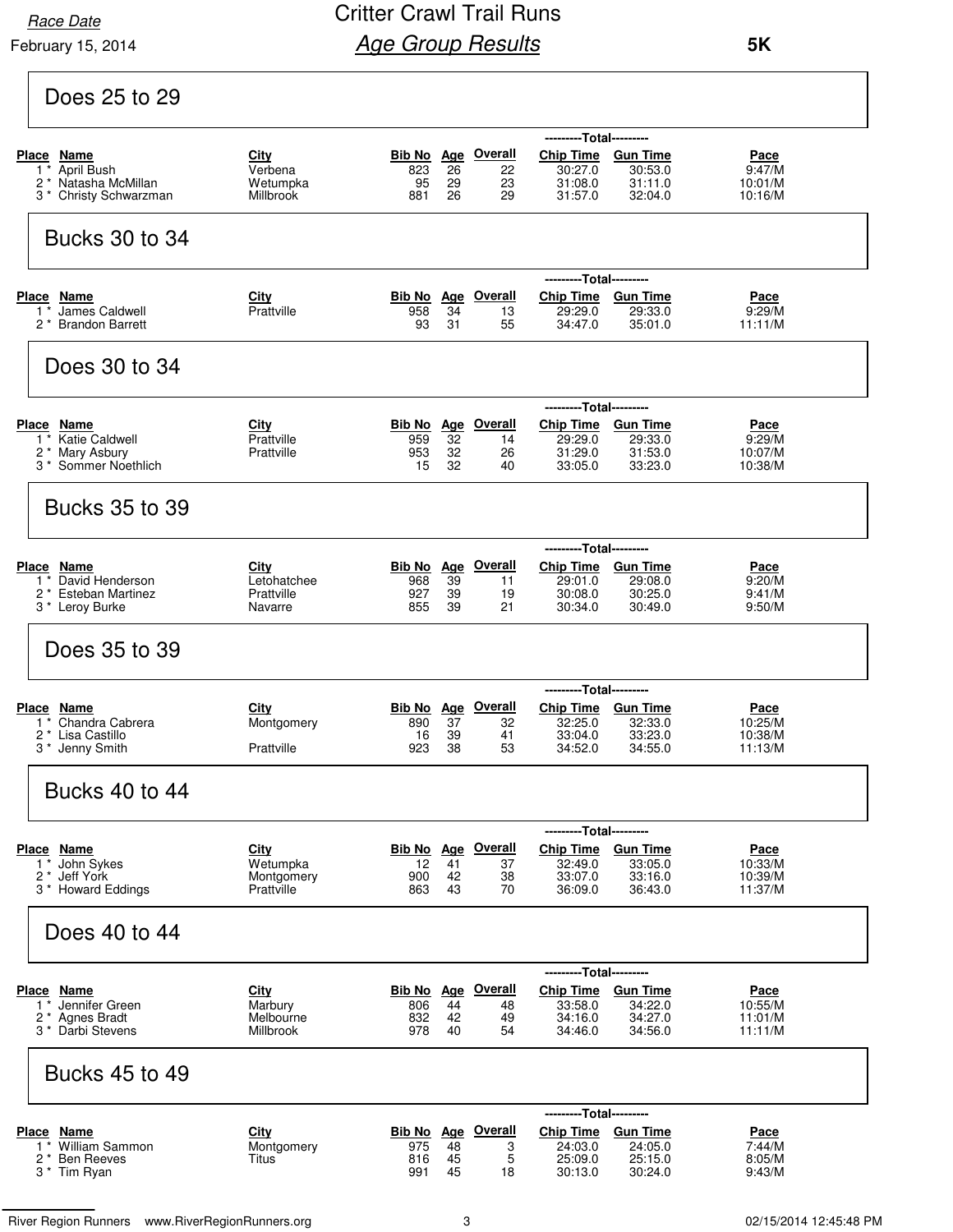**Race Date** 

February 15, 2014

## Critter Crawl Trail Runs **Age Group Results**

| Does 45 to 49                                                                                   |                                                             |                                                            |                                              |                                                                                |                                                    |                                              |
|-------------------------------------------------------------------------------------------------|-------------------------------------------------------------|------------------------------------------------------------|----------------------------------------------|--------------------------------------------------------------------------------|----------------------------------------------------|----------------------------------------------|
| Place Name<br>Kay Smith<br>$1^*$<br>2 * Sheryle Reeves<br>3 * Dominique Swinson                 | <b>City</b><br>Prattville<br>Titus<br>Montgomery            | Bib No Age<br>977<br>814<br>49<br>888                      | Overall<br>46<br>34<br>43<br>60<br>49        | ---------Total---------<br><b>Chip Time</b><br>32:31.0<br>33:45.0<br>34:58.0   | <b>Gun Time</b><br>32:40.0<br>33:52.0<br>35:17.0   | Pace<br>10:27/M<br>10:51/M<br>11:15/M        |
| Bucks 50 to 54                                                                                  |                                                             |                                                            |                                              |                                                                                |                                                    |                                              |
| <b>Place</b><br>Name<br>Bo McCollum<br>$1^*$<br>2 * Joe Silvey<br>3 <sup>*</sup> Shawn Edwards  | <b>City</b><br>Montgomery<br>Prattville<br><b>Millbrook</b> | <b>Bib No</b><br><u>Age</u><br>53<br>972<br>997<br>860     | <b>Overall</b><br>12<br>52<br>51<br>52<br>75 | ---------Total---------<br><b>Chip Time</b><br>29:04.0<br>34:28.0<br>36:30.0   | <b>Gun Time</b><br>29:11.0<br>34:41.0<br>37:05.0   | <u>Pace</u><br>9:21/M<br>11:05/M<br>11:44/M  |
| Does 50 to 54                                                                                   |                                                             |                                                            |                                              |                                                                                |                                                    |                                              |
| Place Name<br>$1^*$<br>Lisa McKenzie<br>$2^*$<br><b>Kathy Bond</b><br>3 <sup>*</sup> Beth Davis | <b>City</b><br>Deatsville<br>Montgomery<br>Wetumpka         | Bib No<br><b>Age</b><br>889<br>51<br>957<br>960            | <b>Overall</b><br>31<br>52<br>39<br>52<br>56 | ---------Total---------<br><b>Chip Time</b><br>32:16.0<br>33:16.0<br>34:58.0   | <b>Gun Time</b><br>32:20.0<br>33:21.0<br>35:02.0   | <u>Pace</u><br>10:23/M<br>10:42/M<br>11:15/M |
| <b>Bucks 55 to 59</b>                                                                           |                                                             |                                                            |                                              |                                                                                |                                                    |                                              |
| Place Name<br>Jeff Aiken<br>$1^*$<br>2* Reese Davis Jr.<br>3 * Phillip Young                    | City<br>Alabaster<br>Wetumpka<br><b>Alexander City</b>      | Bib No Age<br>56<br>996<br>961<br>995                      | <b>Overall</b><br>6<br>57<br>9<br>57<br>15   | ---------Total---------<br><b>Chip Time</b><br>28:07.0<br>28:32.0<br>29:35.0   | <b>Gun Time</b><br>28:09.0<br>28:33.0<br>29:38.0   | Pace<br>9:02/M<br>9:10/M<br>9:31/M           |
| Does 55 to 59                                                                                   |                                                             |                                                            |                                              |                                                                                |                                                    |                                              |
| Place<br>Name<br>Susan McClellan<br>1.<br>2 * Dottie Benak<br>3 * Irene Tyner                   | City<br>Harvest<br>Prattville<br>Montgomery                 | <u>Age</u><br>Bib No<br>57<br>971<br>940<br>981<br>59      | Overall<br>62<br>55<br>69<br>73              | ------<br>Chip Time Gun Time<br>35:00.0<br>36:33.0<br>36:39.0                  | ---Total---------<br>35:25.0<br>36:41.0<br>36:49.0 | <u>Pace</u><br>11:15/M<br>11:45/M<br>11:47/M |
| <b>Bucks 60 to 69</b>                                                                           |                                                             |                                                            |                                              |                                                                                |                                                    |                                              |
| Place Name<br>1* Roger Wolczek<br>2 <sup>*</sup> Al Millergren<br>3 <sup>*</sup> Neil Rice      | <b>City</b><br>Prattville<br>Montgomery<br>Prattville       | <b>Bib No Age</b><br>831<br>61<br>871<br>947               | <u>Overall</u><br>7<br>36<br>66<br>60<br>78  | ---------Total---------<br>Chip Time Gun Time<br>28:11.0<br>32:38.0<br>37:02.0 | 28:12.0<br>32:45.0<br>37:11.0                      | <u>Pace</u><br>9:04/M<br>10:30/M<br>11:54/M  |
| Does 60 to 69                                                                                   |                                                             |                                                            |                                              |                                                                                |                                                    |                                              |
| <b>Place Name</b><br>1 * Patti Preston<br>2 * Carolyn Irwin<br>3 <sup>*</sup> Diana Grant       | <b>City</b><br>Montgomery<br>Prattville<br>Niceville        | <b>Bib No</b> Age Overall<br>807<br>60<br>801<br>826<br>61 | 64<br>83<br>64<br>98                         | ---------Total---------<br>Chip Time Gun Time<br>35:23.0<br>37:21.0<br>39:35.0 | 35:34.0<br>37:41.0<br>39:46.0                      | <u>Pace</u><br>11:23/M<br>12:01/M<br>12:44/M |
| Bucks 70 and over                                                                               |                                                             |                                                            |                                              |                                                                                |                                                    |                                              |
| <b>Place Name</b><br>1 * Mike Novak                                                             | <u>City</u><br>Prattville                                   | <b>Bib No</b> Age Overall<br>74<br>824                     | 85                                           | ---------Total---------<br>Chip Time Gun Time<br>38:07.0                       | 38:08.0                                            | <u>Pace</u><br>12:15/M                       |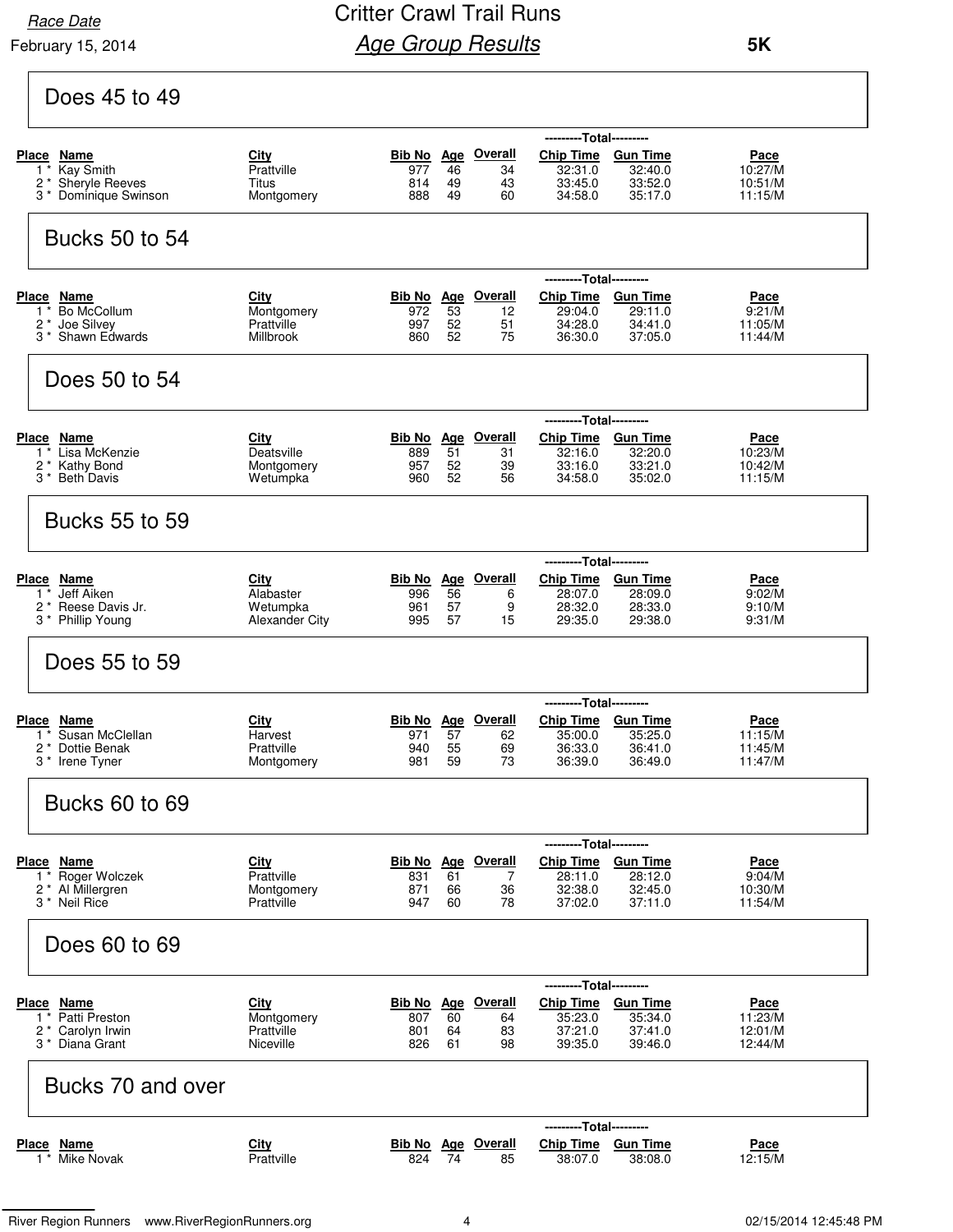February 15, 2014 **Race Date** 

Critter Crawl Trail Runs **Age Group Results** 

 **10K**

| <b>Male Overall Winners</b>             |                      |     |    |                                 |                                                            |           |                        |
|-----------------------------------------|----------------------|-----|----|---------------------------------|------------------------------------------------------------|-----------|------------------------|
| Place Name<br>Lucas Culpepper           | City<br>Prattville   | 858 | 19 | <b>Bib No</b> Age Overall       | ---------Total---------<br>Chip Time Gun Time<br>44:59.0   | 45:00.0   | <u>Pace</u><br>7:14/M  |
| <b>Female Overall Winners</b>           |                      |     |    |                                 |                                                            |           |                        |
| Place Name<br>Hali Van Baren            | <b>City</b><br>Ogden | 918 | 28 | <b>Bib No Age Overall</b><br>9  | ---------Total---------<br>Chip Time Gun Time<br>56:50.0   | 56:55.0   | Pace<br>9:08/M         |
| <b>Male Masters Winners</b>             |                      |     |    |                                 |                                                            |           |                        |
| Place Name<br>Don Alexander<br>1        | City<br>Prattville   | 92  | 50 | <b>Bib No Age Overall</b><br>5  | ---------Total---------<br>Chip Time Gun Time<br>47:13.0   | 47:14.0   | Pace<br>7:35/M         |
| <b>Female Masters Winners</b>           |                      |     |    |                                 |                                                            |           |                        |
| Place Name<br>Jeanna Powell             | City<br>Prattville   | 851 | 40 | <b>Bib No Age Overall</b><br>23 | ---------Total---------<br>Chip Time Gun Time<br>1:02:39.0 | 1:03:04.0 | Pace<br>10:04/M        |
| <b>Male Grand Masters Winners</b>       |                      |     |    |                                 |                                                            |           |                        |
| Place Name<br>Joe Weaver                | <b>City</b><br>Selma | 842 | 56 | <b>Bib No Age Overall</b><br>10 | ---------Total---------<br>Chip Time Gun Time<br>57:30.0   | 57:34.0   | Pace<br>9:15/M         |
| <b>Female Grand Masters Winners</b>     |                      |     |    |                                 |                                                            |           |                        |
| <b>Place</b><br>Name<br>Cindy Middleton | City<br>Prattville   | 852 | 56 | <b>Bib No Age Overall</b><br>24 | ---------Total---------<br>Chip Time Gun Time<br>1:02:43.0 | 1:03:05.0 | <u>Pace</u><br>10:05/M |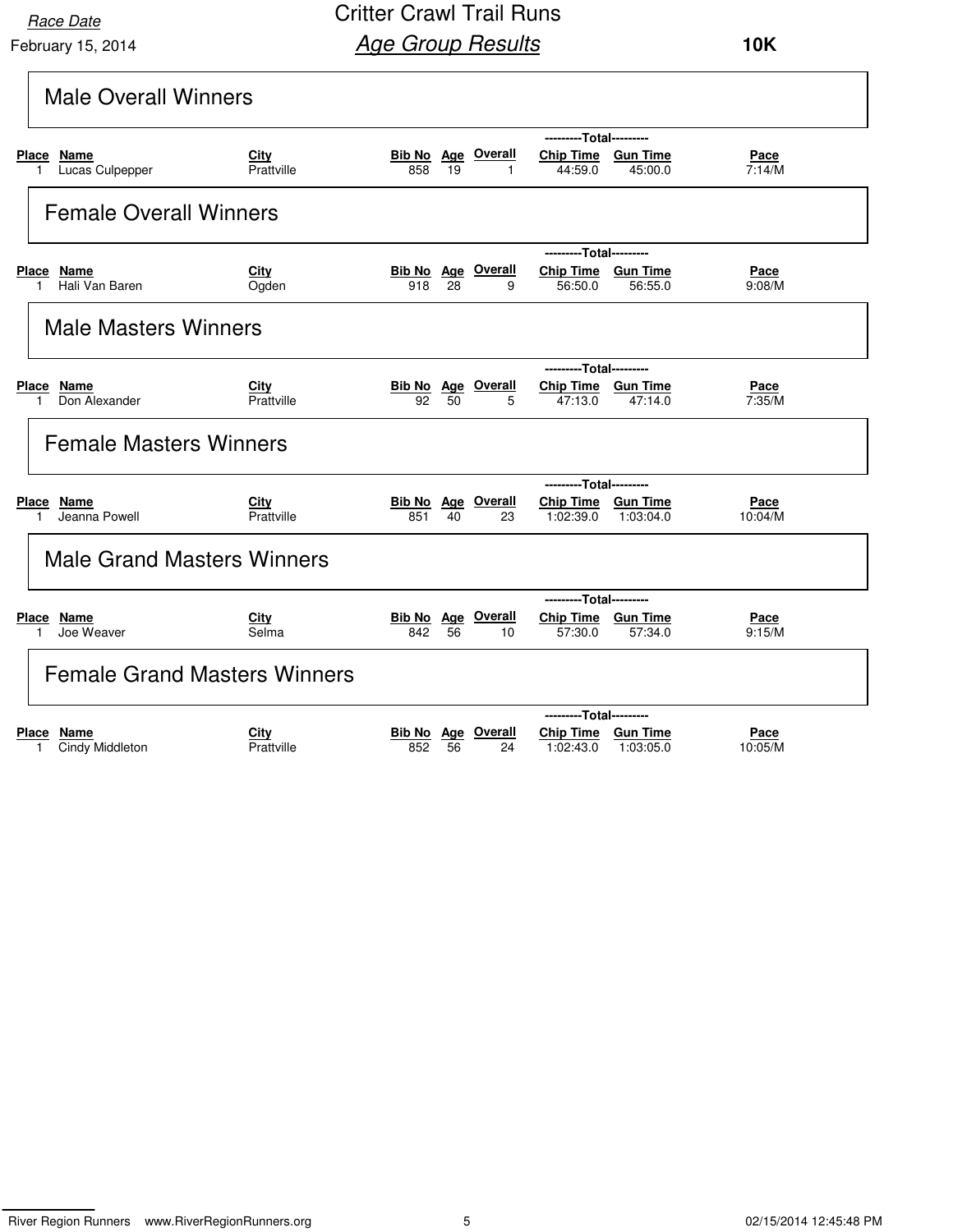February 15, 2014

### Critter Crawl Trail Runs **Age Group Results**

| <b>Bucks 13 to 18</b>                                                                                          |                                                      |                                                                                                                                                                                                                                                                       |
|----------------------------------------------------------------------------------------------------------------|------------------------------------------------------|-----------------------------------------------------------------------------------------------------------------------------------------------------------------------------------------------------------------------------------------------------------------------|
| Place Name<br>Logan Bruce<br>$1^*$<br>Colby Askins<br>2 *<br>3 <sup>*</sup> Reid Deason                        | City<br>Prattville<br>Prattville<br>Prattville       | ---------Total---------<br><b>Bib No Age Overall</b><br>Chip Time Gun Time<br>Pace<br>15<br>8<br>999<br>54:21.0<br>54:26.0<br>8:44/M<br>88<br>15<br>21<br>1:02:01.0<br>1:02:08.0<br>9:58/M<br>990<br>16<br>35<br>1:09:32.0<br>1:09:38.0<br>11:11/M                    |
| Does 13 to 18                                                                                                  |                                                      |                                                                                                                                                                                                                                                                       |
| <b>Place</b><br>Name<br>$\overline{1}$ Taylor Bruce                                                            | City<br>Prattville                                   | ---Total---------<br><b>Bib No Age Overall</b><br><b>Chip Time</b><br><b>Gun Time</b><br><u>Pace</u><br>943<br>17<br>1:09:32.0<br>1:09:38.0<br>11:11/M<br>36                                                                                                          |
| <b>Bucks 19 to 24</b>                                                                                          |                                                      |                                                                                                                                                                                                                                                                       |
| Place Name<br><b>Matthew Udermann</b><br>1<br>$2^*$<br>Josh Marks<br>3 <sup>*</sup> Daniel Driver              | City<br><b>Fort Rucker</b><br>Millbrook<br>Millbrook | ---------Total---------<br><b>Bib No Age Overall</b><br>Chip Time Gun Time<br>Pace<br>23<br>46:38.0<br>46:39.0<br>907<br>3<br>7:30/M<br>22<br>1:00:22.0<br>1:00:50.0<br>811<br>16<br>9:42/M<br>22<br>812<br>1:01:12.0<br>1:01:41.0<br>19<br>9:50/M                    |
| Does 19 to 24                                                                                                  |                                                      |                                                                                                                                                                                                                                                                       |
| <b>Place</b><br>Name<br><b>Summer Marks</b><br>$1^*$<br>2 *<br>Michelle Gonzalez<br>3 <sup>*</sup> Marli Reese | <u>City</u><br>Deatsville<br>Millbrook<br>Prattville | ---------Total---------<br><b>Bib No</b> Age Overall<br>Chip Time Gun Time<br><u>Pace</u><br>22<br>818<br>1:01:08.0<br>1:01:38.0<br>9:50/M<br>18<br>22<br>1:03:07.0<br>910<br>25<br>1:03:33.0<br>10:09/M<br>887<br>22<br>1:13:21.0<br>43<br>1:13:24.0<br>11:48/M      |
| <b>Bucks 25 to 29</b>                                                                                          |                                                      |                                                                                                                                                                                                                                                                       |
| Place Name<br>Shane Schwarzman<br>$1^*$<br>John-Paul Adrian<br>2<br>Matthew Van Baren<br>3                     | City<br>Millbrook<br>Ogden                           | ---------Total---------<br>Bib No Age Overall<br>Chip Time Gun Time<br>Pace<br>$\overline{25}$<br>880<br>46:46.0<br>46:47.0<br>7:31/M<br>4<br>$\overline{7}$<br>86<br>29<br>50:37.0<br>50:41.0<br>8:08/M<br>27<br>919<br>1:12:50.0<br>41<br>1:12:55.0<br>11:43/M      |
| Does 25 to 29                                                                                                  |                                                      |                                                                                                                                                                                                                                                                       |
| Place Name<br>1 <sup>*</sup> Kristen Elijah                                                                    | City<br>Montgomery                                   | ---------Total---------<br><b>Bib No</b> Age Overall<br>Chip Time Gun Time<br><u>Pace</u><br>13:11/M<br>829<br>29<br>1:22:01.0<br>1:22:26.0<br>49                                                                                                                     |
| <b>Bucks 30 to 34</b>                                                                                          |                                                      |                                                                                                                                                                                                                                                                       |
| Place Name<br>Naseem Ghandovr<br>$1^*$<br>* Jeff Cleveland<br>2<br>3 <sup>*</sup> Jason Cupps                  | City<br>Pelham<br>Millbrook                          | ---------Total---------<br>Bib No Age Overall<br><b>Chip Time</b><br><b>Gun Time</b><br>Pace<br>34<br>1:04:35.0<br>1:04:40.0<br>10:23/M<br>1000<br>27<br>945<br>32<br>31<br>1:06:31.0<br>1:07:01.0<br>10:42/M<br>924<br>34<br>1:11:18.0<br>1:11:38.0<br>11:28/M<br>39 |
| Does 30 to 34                                                                                                  |                                                      |                                                                                                                                                                                                                                                                       |
| Place Name<br>Amanda Senn<br>1<br>2 * Jenny Wilsford                                                           | City<br>Prattville<br>Montgomery                     | ---------Total---------<br><b>Bib No</b> Age Overall<br><b>Chip Time</b><br><b>Gun Time</b><br><u>Pace</u><br>32<br>19<br>1:10:10.0<br>1:10:18.0<br>11:17/M<br>38<br>30<br>1:22:53.0<br>1:23:18.0<br>13:20/M<br>830<br>50                                             |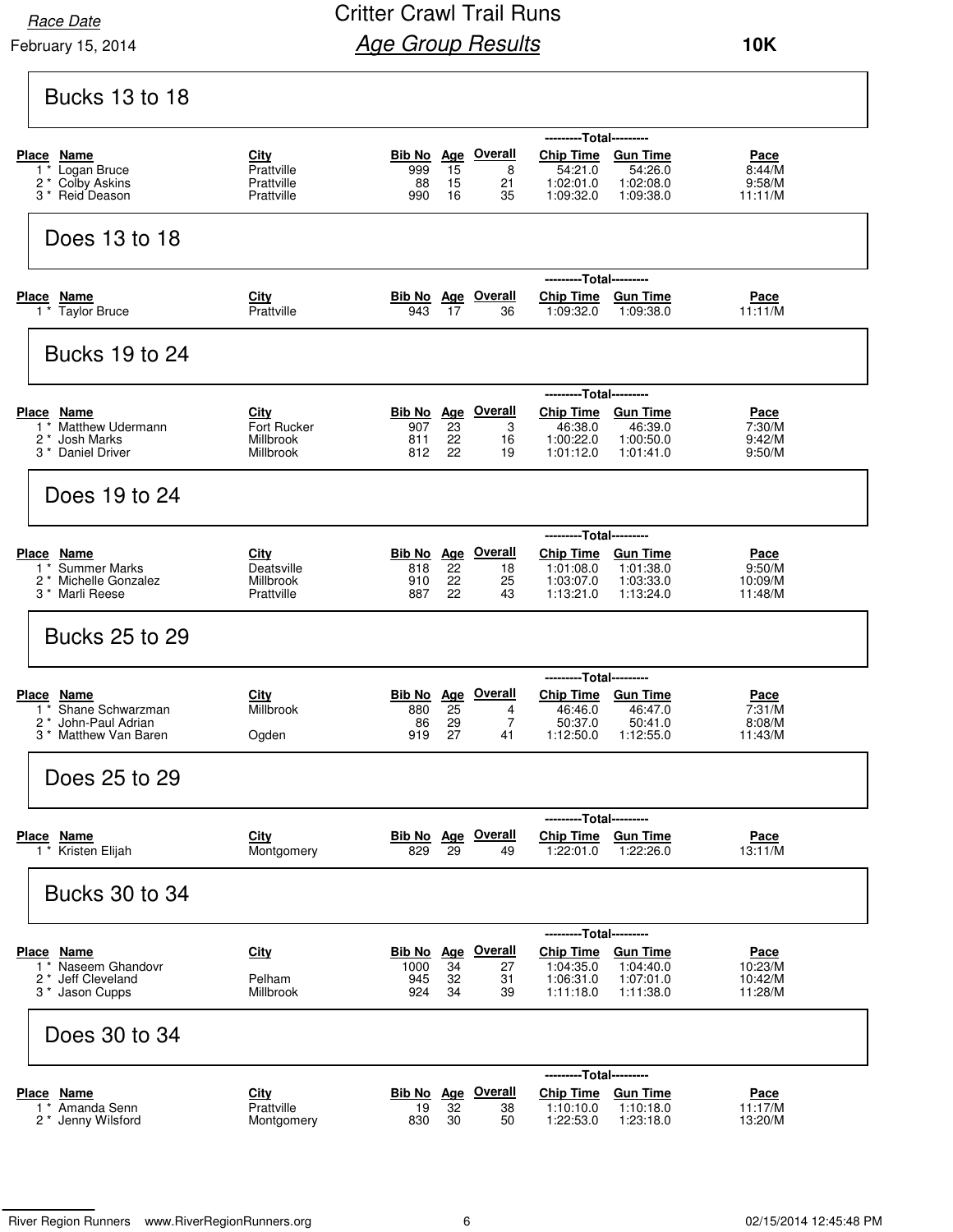February 15, 2014 **Race Date** 

### Critter Crawl Trail Runs **Age Group Results**

| <b>Bucks 35 to 39</b>                                                                        |                                                      |                                    |                              |                                             |                                                                                    |                                                        |                                             |
|----------------------------------------------------------------------------------------------|------------------------------------------------------|------------------------------------|------------------------------|---------------------------------------------|------------------------------------------------------------------------------------|--------------------------------------------------------|---------------------------------------------|
| Place Name<br><b>Jake Smith</b><br>1<br>2 *<br>Jose Cabrera<br>Isaiah Mann<br>3 *            | <u>City</u><br>Greenville<br>Montgomery<br>Tampa     | 921<br>891<br>834                  | 36<br>35<br>36               | Bib No Age Overall<br>2<br>6<br>11          | ---------Total---------<br><b>Chip Time</b><br>46:27.0<br>49:41.0<br>58:32.0       | <b>Gun Time</b><br>46:30.0<br>49:44.0<br>58:49.0       | Pace<br>7:28/M<br>7:59/M<br>9:25/M          |
| Does 35 to 39                                                                                |                                                      |                                    |                              |                                             |                                                                                    |                                                        |                                             |
| Place Name<br>Jennifer Johnson<br>1 *<br>2 *<br><b>Stephanie Sides</b><br>3 * Denise Paisley | City<br>Wetumpka<br>Hoover<br>Wetumpka               | <u>Bib No</u><br>813<br>867<br>810 | 37<br>35<br>37               | Age Overall<br>14<br>47<br>54               | ---------Total---------<br><b>Chip Time</b><br>59:31.0<br>1:18:26.0<br>1:25:06.0   | Gun Time<br>59:47.0<br>1:18:36.0<br>1:25:21.0          | <u>Pace</u><br>9:34/M<br>12:37/M<br>13:41/M |
| Bucks 40 to 44                                                                               |                                                      |                                    |                              |                                             |                                                                                    |                                                        |                                             |
| Place Name<br>Meoyskie Porter<br>$1^*$<br>2 <sup>*</sup> Eric Sides<br>3 * Timothy Brown     | City<br>Montgomery<br>Hoover<br>Eielson Afb          | 933<br>868<br>856                  | 40<br>41<br>42               | <b>Bib No Age Overall</b><br>13<br>29<br>37 | ---------Total---------<br>Chip Time Gun Time<br>59:33.0<br>1:05:25.0<br>1:09:57.0 | 59:47.0<br>1:05:35.0<br>1:10:12.0                      | Pace<br>9:34/M<br>10:31/M<br>11:15/M        |
| Does 40 to 44                                                                                |                                                      |                                    |                              |                                             |                                                                                    |                                                        |                                             |
| Place Name<br>Donna Besley<br>$1^*$<br>2 <sup>*</sup> Candace Fabs<br>3 * Mary Slocum        | City<br>Wetumpka<br>Millbrook                        | 903<br>2<br>983                    | 40<br>40<br>41               | <b>Bib No</b> Age Overall<br>33<br>56<br>59 | ---------Total---------<br><b>Chip Time</b><br>1:07:59.0<br>1:26:26.0<br>1:30:23.0 | <b>Gun Time</b><br>1:08:03.0<br>1:26:57.0<br>1:30:56.0 | Pace<br>10:56/M<br>13:54/M<br>14:32/M       |
| <b>Bucks 45 to 49</b>                                                                        |                                                      |                                    |                              |                                             |                                                                                    |                                                        |                                             |
| Place<br><u>Name</u><br><b>Richard Cables</b><br><b>Scott Bradley</b><br>3 * Joe Baumann     | <b>City</b><br>Prattville<br>Prattville              | Bib No<br>984<br>906<br>98         | 47<br>47<br>49               | Age Overall<br>12<br>20<br>26               | ---------Total---------<br><b>Chip Time</b><br>59:07.0<br>1:01:43.0<br>1:03:28.0   | <b>Gun Time</b><br>59:09.0<br>1:01:52.0<br>1:03:34.0   | <u>Pace</u><br>9:30/M<br>9:55/M<br>10:12/M  |
| Does 45 to 49                                                                                |                                                      |                                    |                              |                                             |                                                                                    |                                                        |                                             |
| Place Name<br><b>Sherri Askins</b><br>$1^*$<br>Maria Huck<br>2 *<br>3 * Amy Hulsey           | <b>City</b><br>Prattville<br>Prattville<br>Millbrook | Bib No<br>939<br>946<br>908        | <u>Age</u><br>49<br>49<br>45 | <b>Overall</b><br>30<br>32<br>52            | ---------Total---------<br><b>Chip Time</b><br>1:06:03.0<br>1:07:15.0<br>1:24:03.0 | <b>Gun Time</b><br>1:06:11.0<br>1:07:17.0<br>1:24:34.0 | Pace<br>10:37/M<br>10:49/M<br>13:31/M       |
| Bucks 55 to 59                                                                               |                                                      |                                    |                              |                                             |                                                                                    |                                                        |                                             |
| Place Name<br><b>Greg Hartley</b><br>1<br>2 <sup>*</sup> Steve Ruiz<br>3 * Joseph Trimble    | City<br>Greenville<br>Millbrook<br>Montgomery        | 840<br>949<br>987                  | 55<br>58<br>55               | Bib No Age Overall<br>15<br>34<br>55        | ---------Total---------<br><b>Chip Time</b><br>1:00:16.0<br>1:09:22.0<br>1:26:10.0 | <b>Gun Time</b><br>1:00:19.0<br>1:09:34.0<br>1:26:27.0 | Pace<br>9:41/M<br>11:09/M<br>13:51/M        |
| Does 55 to 59                                                                                |                                                      |                                    |                              |                                             |                                                                                    |                                                        |                                             |
| <b>Place Name</b><br>Karen McPeek<br>$1^*$<br>2 * Kay Cannady                                | <u>City</u><br>Montgomery<br>Montgomery              | 876<br>944                         | 57<br>59                     | <b>Bib No</b> Age Overall<br>42<br>58       | ---------Total---------<br>Chip Time Gun Time<br>1:13:13.0<br>1:29:05.0            | 1:13:22.0<br>1:29:40.0                                 | <b>Pace</b><br>11:46/M<br>14:19/M           |